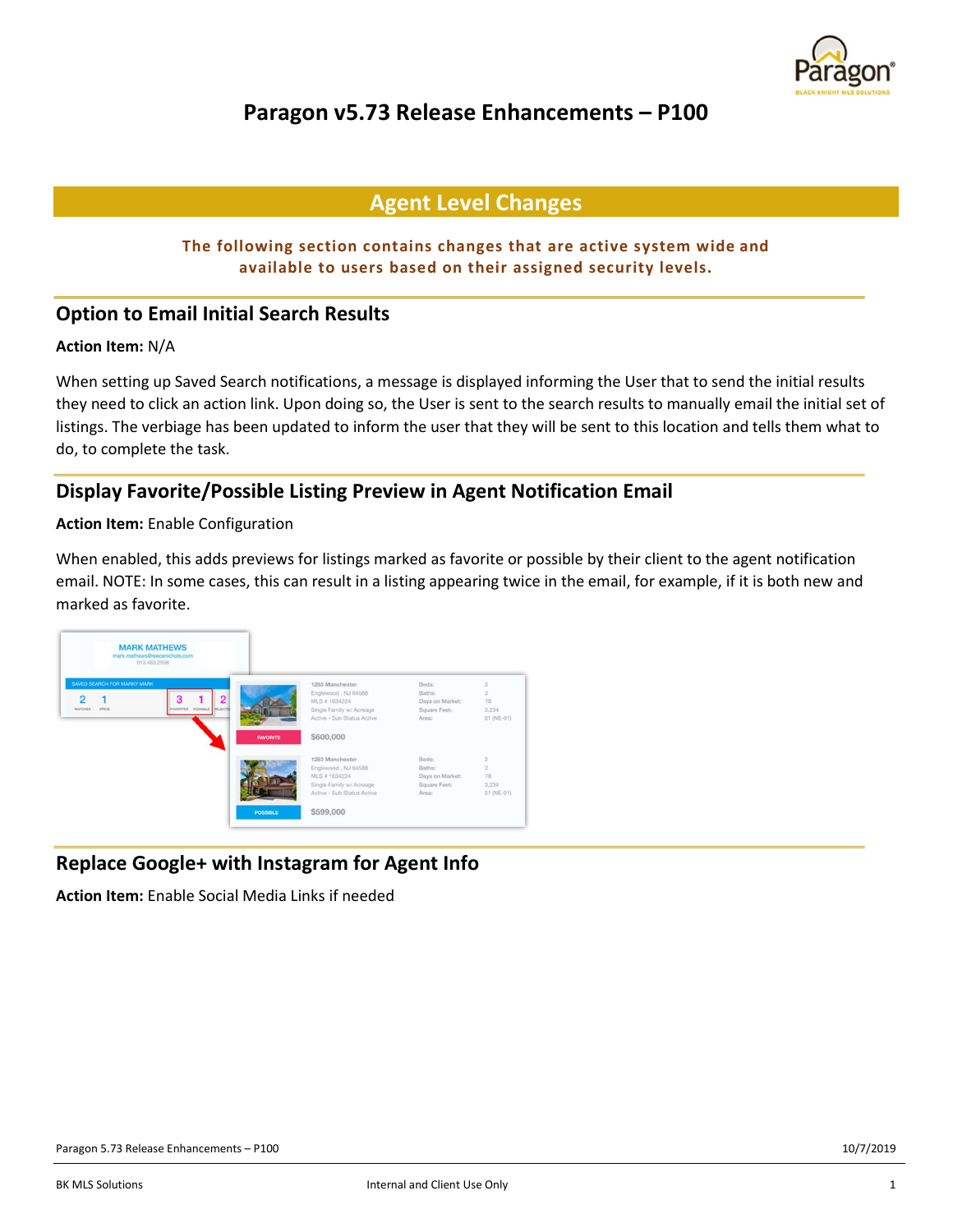

Google has finally decided to put Google+ out to pasture. As such, Google+ is being replaced with Instagram as an option for Agent social media links.

| <b>HECTORINGS</b>                                                                                                                                                                                                                                                                                                                                                                  | ACENT DIFORESATION                                                                                                                                                                                                                                                                                                                                                                                                                                             |
|------------------------------------------------------------------------------------------------------------------------------------------------------------------------------------------------------------------------------------------------------------------------------------------------------------------------------------------------------------------------------------|----------------------------------------------------------------------------------------------------------------------------------------------------------------------------------------------------------------------------------------------------------------------------------------------------------------------------------------------------------------------------------------------------------------------------------------------------------------|
| tu Ca. Dre Feferences<br><b>IR (2) System Proferences</b><br>Bill & Report Views<br>Ill Fig. brail<br><b>Little Coloh Center</b><br>s. Applicationship<br>M. About Ne EngelNectage<br>$16 - 1866$<br>Office Information<br>Not ferrion Options<br>×<br>Sparch Dordona<br>determined Valuntines.<br>10 La Afflicta Connect<br><b>ED The Reports</b><br><b>IAI TITE CHAN</b><br>na n | -Save : Hinders Photo - Remove Photo<br>DISPLAY ITT STURF VIIDO<br>Check the late index. In display your vowerstary.<br>El capações vilas:<br><b>HY SOCIAL NETWORKS</b><br>Enter the link to your spca, networking sites, and we will add an loon to your site.<br>Farmough Link<br>Tairrer Unk<br>Leikedin Laik<br>Instagram Link<br><b><i>IN STORY VIDEO (TM)</i></b><br>Enter the ink to your story visco. We need the embaded un and not the sharable uit. |

### Mobile Account Settings and Password Reset Messages

Action Item: User selects or enters their number in the Preference Setup.

While we continue to build out texting capabilities in Paragon, one of our steps is to add functionality to the Mobile Account Settings along with simplifying the setup process. From User Preferences, the user simply has to select or add their phone number to enable receiving of text messages from their System Administrator or Contacts.

| <b>But</b> Save             |                                                                                                                                                           |
|-----------------------------|-----------------------------------------------------------------------------------------------------------------------------------------------------------|
| <b>SELECT MOBILE NUMBER</b> | Enter a mobile number to authorize text messages from your Paragon System Administrator and Contacts.<br>Note: Standard message and data rates may apply. |
| <b>Mobile Number</b>        | 520-403-0140                                                                                                                                              |

### Batch Download Associated Documents

#### Action Item: None

We've added a download option in the export menu for Associated Documents. On the screen the user can select multiple public (e-mailable) documents, then select Export > Download. The selected Associated Docs will then be downloaded as a ZIP file; where the user can complete a number of actions including print, open, or save the files from the zip.

NOTE: Only files marked Public (e-mailable) can be zipped and downloaded.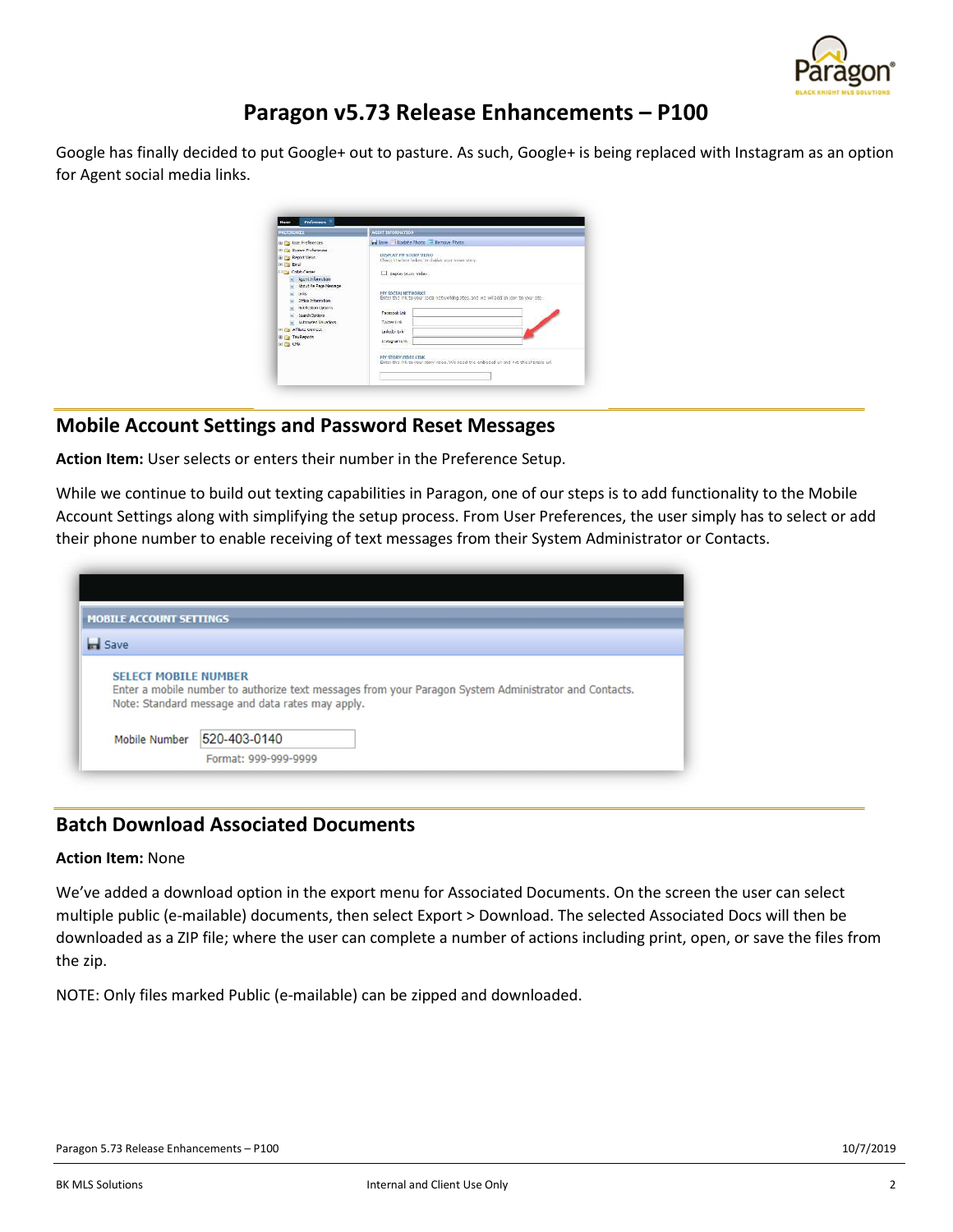

|                          | <b>Associated Docs (4450)</b>                                                                                                                                                                                                                                                                                                                                  |                  |                  |                                                                                                                                                             |                     |                                     |                         | <b>Associated Docs (4450)</b>                                                                                                                                                                                                                  |                                     |                  |                                                                                                              |
|--------------------------|----------------------------------------------------------------------------------------------------------------------------------------------------------------------------------------------------------------------------------------------------------------------------------------------------------------------------------------------------------------|------------------|------------------|-------------------------------------------------------------------------------------------------------------------------------------------------------------|---------------------|-------------------------------------|-------------------------|------------------------------------------------------------------------------------------------------------------------------------------------------------------------------------------------------------------------------------------------|-------------------------------------|------------------|--------------------------------------------------------------------------------------------------------------|
|                          | Checked All<br>MLS #98739437<br>Address: TBD (100.02 AC) Highway 55                                                                                                                                                                                                                                                                                            |                  |                  | <b>B</b> E-mail $\leq$ Share $\sim$ <b>E</b> Save $\sim$ E Print $\sim$ <b>C</b> Export $\sim$ <b>C</b> Correction <b>C</b> Actions $\sim$<br>Address2: N/A |                     | $a - 4$<br>Listing Price: \$300,000 | MLS #98739437           | Checked All E-mail - Share - Bave - E Print -                                                                                                                                                                                                  | Address: TBD (100.02 AC) Highway 55 |                  | <b>M</b> Export C Customize v C Correction To Actions v<br>Listing Price: \$300,000                          |
| Select                   | <b>Document</b>                                                                                                                                                                                                                                                                                                                                                | <b>File Type</b> | <b>File Size</b> | <b>File Date</b>                                                                                                                                            | Public (E-Mailable) |                                     | Select                  | Document                                                                                                                                                                                                                                       | <b>File Type</b>                    | <b>File Size</b> | Export to CSV<br>Favorite Custom Exports c (E-Mailable)                                                      |
|                          | <b>MLS Status Disclosure</b><br>Form                                                                                                                                                                                                                                                                                                                           | .pdf             | 693 KB           | 07/31/2019 02:26:00 PM No                                                                                                                                   |                     |                                     |                         | <b>MLS Status Disclosure</b><br>Form                                                                                                                                                                                                           | .pdf                                | 693 KB           | Manage Custom Exports<br>Download                                                                            |
| $\overline{\mathcal{L}}$ | <b>Exhibit A Legal</b><br><b>Description</b>                                                                                                                                                                                                                                                                                                                   | .pdf             | 1367 KB          | 07/31/2019 02:27:00 PM Yes                                                                                                                                  |                     |                                     | $\overline{\mathbf{v}}$ | <b>Exhibit A Legal</b><br><b>Description</b>                                                                                                                                                                                                   | .pdf                                | 1367 KB          | 07/31/2019 02-27:00 PM Yes                                                                                   |
| $\overline{\mathcal{L}}$ | <b>Plat Maps</b>                                                                                                                                                                                                                                                                                                                                               | .pdf             | 1494 KB          | 07/31/2019 02:28:00 PM Yes                                                                                                                                  |                     |                                     | $\overline{\mathbf{v}}$ | <b>Plat Maps</b>                                                                                                                                                                                                                               | .pdf                                | 1494 KB          | 07/31/2019 02:28:00 PM Yes                                                                                   |
|                          | If you are having trouble opening an efx file, you probably need to install the<br>eFax viewer which you can download for free at http://www.efax.com/<br>If you are having trouble opening a pdf file, you probably need to install the Adobe<br>Acrobat viewer which you can also download for free at http://www.adobe.com/products/acrobat/readstep2.html. |                  |                  |                                                                                                                                                             |                     |                                     |                         | If you are having trouble opening an efx file, you probably need to install the<br>eFax viewer which you can download for free at http://www.efax.com/<br>If you are having trouble opening a pdf file, you probably need to install the Adobe |                                     |                  | Acrobat viewer which you can also download for free at http://www.adobe.com/products/acrobat/readstep2.html. |

| File<br>Unzip/Share                               | Edit               | Backup | Tools<br>Settings                           |                    | Help<br>View      |             |             |            |                                  |         | $\sim$ 0 |
|---------------------------------------------------|--------------------|--------|---------------------------------------------|--------------------|-------------------|-------------|-------------|------------|----------------------------------|---------|----------|
| A Folder name:                                    | 98741803 Documents |        |                                             |                    | All Files         | Q           |             | $\times R$ | 喧                                | d.      |          |
| Location:                                         |                    |        | C:\Users\e5001924\Documents\tutorial-images | 1-click<br>Unzip + | Selected Files    | Search<br>۰ | Email<br>٠  | Social     | Instant<br>Media Messaging Share | What to |          |
|                                                   |                    | Unzip  |                                             |                    | Files to Unzip    |             |             |            | Share                            |         |          |
|                                                   |                    |        |                                             |                    |                   |             |             |            |                                  |         |          |
| a<br>Name                                         |                    |        | Type                                        | Modified           |                   | Size        | Packed Path |            |                                  |         |          |
| 하<br>qadocx                                       |                    |        | Microsoft Word D                            |                    | 8/30/2019 6:06 AM | 43,6        | 39,402      |            |                                  |         |          |
| 98741803 Documents.zip<br>$\frac{e}{m}$<br>qa1pdf |                    |        | PDF File                                    |                    | 8/30/2019 6:06 AM | 454,        | 285,2       |            |                                  |         |          |
| 미<br>qa3.xlsx                                     |                    |        | Microsoft Excel W                           |                    | 9/4/2019 8:24 AM  | 13,8        | 10,561      |            |                                  |         |          |

### Search Results Saved to Contact - Limit Raised to 500

#### Action Item: N/A

With this enhancement, you can now have up to 500 matches for a search saved to a contact, doubling the amount of listings permitted for prospecting. This also makes the maximum number of listings available for prospecting consistent between Paragon and Paragon Connect.

#### New User Menu

#### Action Item: N/A

We're rolling out a new user menu! This new menu persistently reflects the logged in or assumed user across Paragon, contains the switchers and assume identity features as well as the user code, and adds a bit more graphical flair.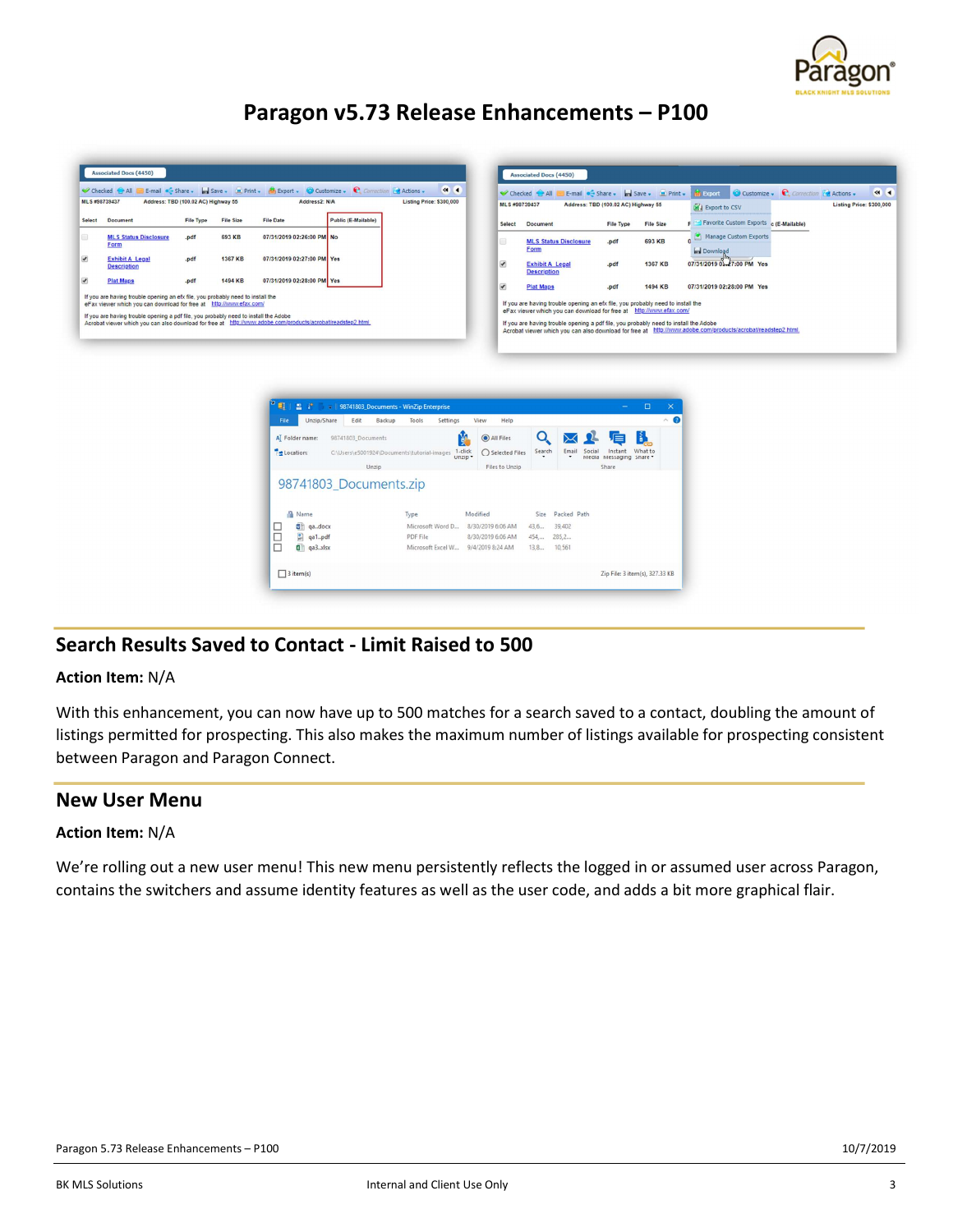



The menu displays User identifying information, User specific actions and the Log Out button.

|             |                        |                | <b>MLS Documents</b> |                                | <b>Anna Carmack</b> |                         |               |    |
|-------------|------------------------|----------------|----------------------|--------------------------------|---------------------|-------------------------|---------------|----|
| <b>ACTS</b> | <b>FINANCIALS</b>      | <b>TAX</b>     | <b>MEMBERSI</b>      | <b>Assume Identity</b>         | bkfs.e1208462       |                         |               |    |
|             |                        |                |                      | <b>MLS Switcher</b>            |                     |                         |               |    |
|             |                        |                |                      | Preferences                    |                     |                         |               |    |
|             | Correction For Actions |                | 4                    |                                |                     |                         |               |    |
| GH          | LOW                    | <b>AVERAGE</b> | <b>MEDIAN</b>        | <b>Intermountain MLS, Inc.</b> |                     |                         | $'$ ) log out |    |
| 1,900       | \$319,900              | \$319,900      | \$319,900            | 2214,900                       |                     |                         |               |    |
|             | \$0                    | \$0            | \$0                  | \$0                            |                     |                         |               |    |
| Area        |                        |                | Address              |                                |                     | # Beds # Baths Apx SqFt | <b>DOM</b>    | Ag |

Assumed identities are denoted with an icon on the menu button and within the menu itself.